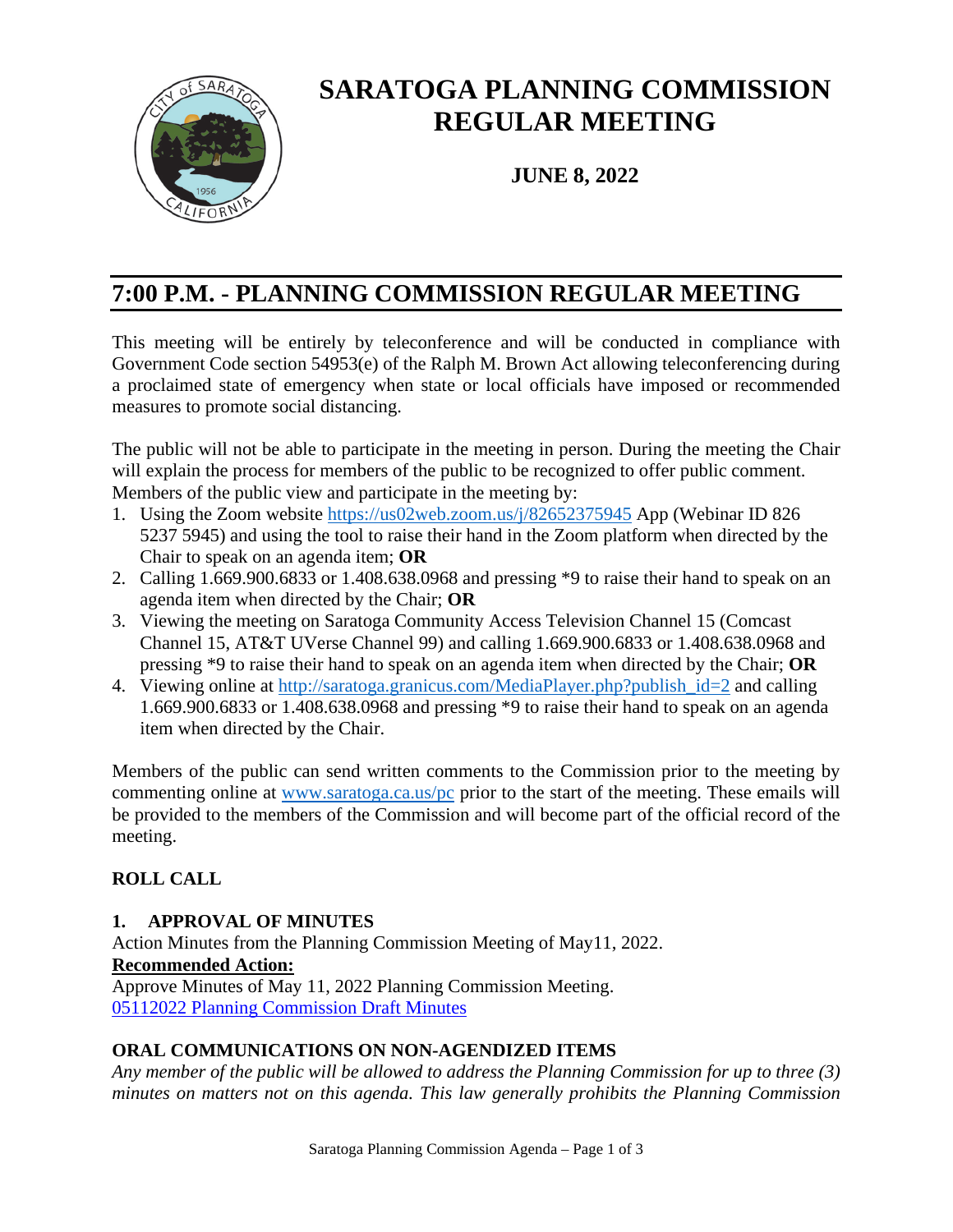*from discussing or taking action on such items. However, the Planning Commission may instruct staff accordingly regarding Oral Communications.* 

#### **REPORT ON APPEAL RIGHTS**

*If you wish to appeal any decision on this Agenda, you may file an Appeal Application with the City Clerk within fifteen (15) calendar days of the date of the decision.* 

#### **2. PUBLIC HEARING**

*Applicants and/or their representatives have a total of ten (10) minutes maximum for opening statements. All interested persons may appear and be heard during this meeting regarding the items on this agenda. If items on this agenda are challenged in court, members of the public may be limited to raising only issues raised at the Public Hearing or in written correspondence delivered to the Planning Commission at, or prior to the close of the Public Hearing. Members of the public may comment on any item for up to three (3) minutes. Applicants and/or their representatives have a total of five (5) minutes maximum for closing statements.* 

**2.1 Application PDR21-0027/ARB21-0098; 20436 Sea Gull Way (386-53-002); Ankush Gupta** – The applicant is requesting Design Review approval for a new 2,880 square foot two-story single-family home (maximum height 26 feet) with a 435 square foot basement and an attached 796 square foot accessory dwelling unit. No protected trees are proposed for removal. The site is zoned R-1-10,000 with a General Plan Designation of Medium Density Residential (M-10). Staff Contact: Victoria Banfield (408) 868-1212 or [vbanfield@saratoga.ca.us.](mailto:vbanfield@saratoga.ca.us)

#### **Recommendation**

Adopt Resolution No. 22-013 approving the project subject to conditions of approval included in Attachment 1.

[Staff Report](https://legistarweb-production.s3.amazonaws.com/uploads/attachment/pdf/1402207/Staff_Report_-_Sea_Gull_Way_20436.pdf)

Attachment 1 - [Resolution 22-013](https://legistarweb-production.s3.amazonaws.com/uploads/attachment/pdf/1402208/Attachment_1_-_Resolution_22-013.pdf)

Attachment 2 - [Arborist Report](https://legistarweb-production.s3.amazonaws.com/uploads/attachment/pdf/1402209/Attachment_2_-_Arborist_Report.pdf)

Attachment 3 - [Neighborhood Notification Forms](https://legistarweb-production.s3.amazonaws.com/uploads/attachment/pdf/1402210/Attachment_3_-_Neighborhood_Notification_Forms.pdf)

Attachment 4 - [Story Pole Certification](https://legistarweb-production.s3.amazonaws.com/uploads/attachment/pdf/1402211/Attachment_4_-_Story_Pole_Certification.pdf)

Attachment 5 - [Material Board](https://legistarweb-production.s3.amazonaws.com/uploads/attachment/pdf/1402212/Attachment_5_-_Material_Board.pdf)

[Attachment 6 -](https://legistarweb-production.s3.amazonaws.com/uploads/attachment/pdf/1402213/Attachment_6_-_Project_Plans.pdf) Project Plans

[Attachment 7 -](https://legistarweb-production.s3.amazonaws.com/uploads/attachment/pdf/1402214/Attachment_7_-_Solar_Study.pdf) Solar Study

# **3. NEW BUSINESS**

3.1 Draft 2023-2031 Housing Element

[Staff Report](https://legistarweb-production.s3.amazonaws.com/uploads/attachment/pdf/1410132/6-8-22_SR-Draft_Housing_Element_FINAL.pdf) Attachment 1a - [Draft Housing Element](https://legistarweb-production.s3.amazonaws.com/uploads/attachment/pdf/1409681/Draft_SRHE_22_0603.pdf) Attachment 1b - [Draft Housing Element Appendices](https://legistarweb-production.s3.amazonaws.com/uploads/attachment/pdf/1409692/Draft_SRHE_AppendicesOnly_22_0603.pdf) Draft Housing Element - [Supplemental Memo No. 1](https://legistarweb-production.s3.amazonaws.com/uploads/attachment/pdf/1417454/06082022_Housing_Element_-_Supplemental_Memo_No._1.pdf)

# **4. DIRECTOR ITEMS**

# **5. COMMISSION ITEMS**

# **6. ADJOURNMENT**